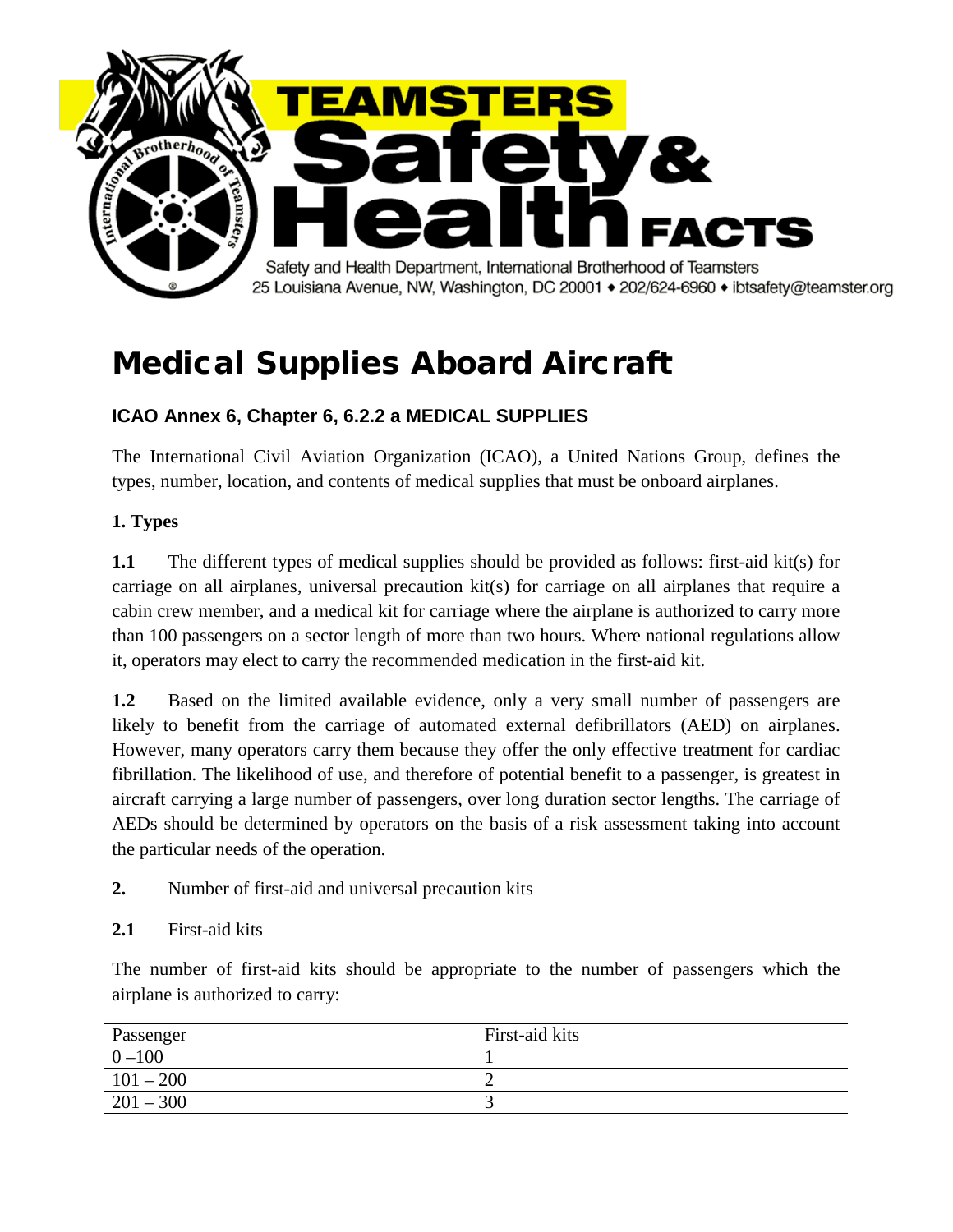| 400<br>301    |   |
|---------------|---|
| $-500$<br>401 | ັ |
| More than 500 | U |

# **2.2 Universal precaution kits**

For routine operations, one or two universal precaution kits should be carried on aircraft that are required to operate with at least one cabin crew member. Additional kit(s) should be made available at times of increased public health risk, such as during an outbreak of a serious communicable disease having pandemic potential. Such kits may be used to clean up any potentially infectious body contents such as blood, urine, vomit and feces and to protect the cabin crew members who are assisting potentially infectious cases of suspected communicable disease.

# **3. Location**

**3.1** First-aid and universal precaution kits should be distributed as evenly as practicable throughout the passenger cabins. They should be readily accessible to cabin crew members.

**3.2** The medical kit, when carried, should be stored in an appropriate secure location.

# **4.** Contents

**4.1** The following provides guidance on typical contents of first-aid, universal precaution and medical kits.

# **4.1.1** First-aid kit:

List of contents

- Antiseptic swabs (10/pack)
- Bandage: adhesive strips
- Bandage: gauze  $7.5 \text{ cm} \times 4.5 \text{ m}$
- Bandage: triangular; safety pins
- Dressing: burn  $10 \text{ cm} \times 10 \text{ cm}$
- Dressing: compress, sterile  $7.5 \text{ cm} \times 12 \text{ cm}$
- Dressing: gauze, sterile  $10.4 \text{ cm} \times 10.4 \text{ cm}$
- Tape: adhesive 2.5 cm (roll)
- Steri-strips (or equivalent adhesive strip)
- Hand cleanser or cleansing towelettes
- Pad with shield, or tape, for eye
- Scissors: 10 cm (if allowed by national regulations)
- Tape: Adhesive, surgical  $1.2 \text{ cm} \times 4.6 \text{ m}$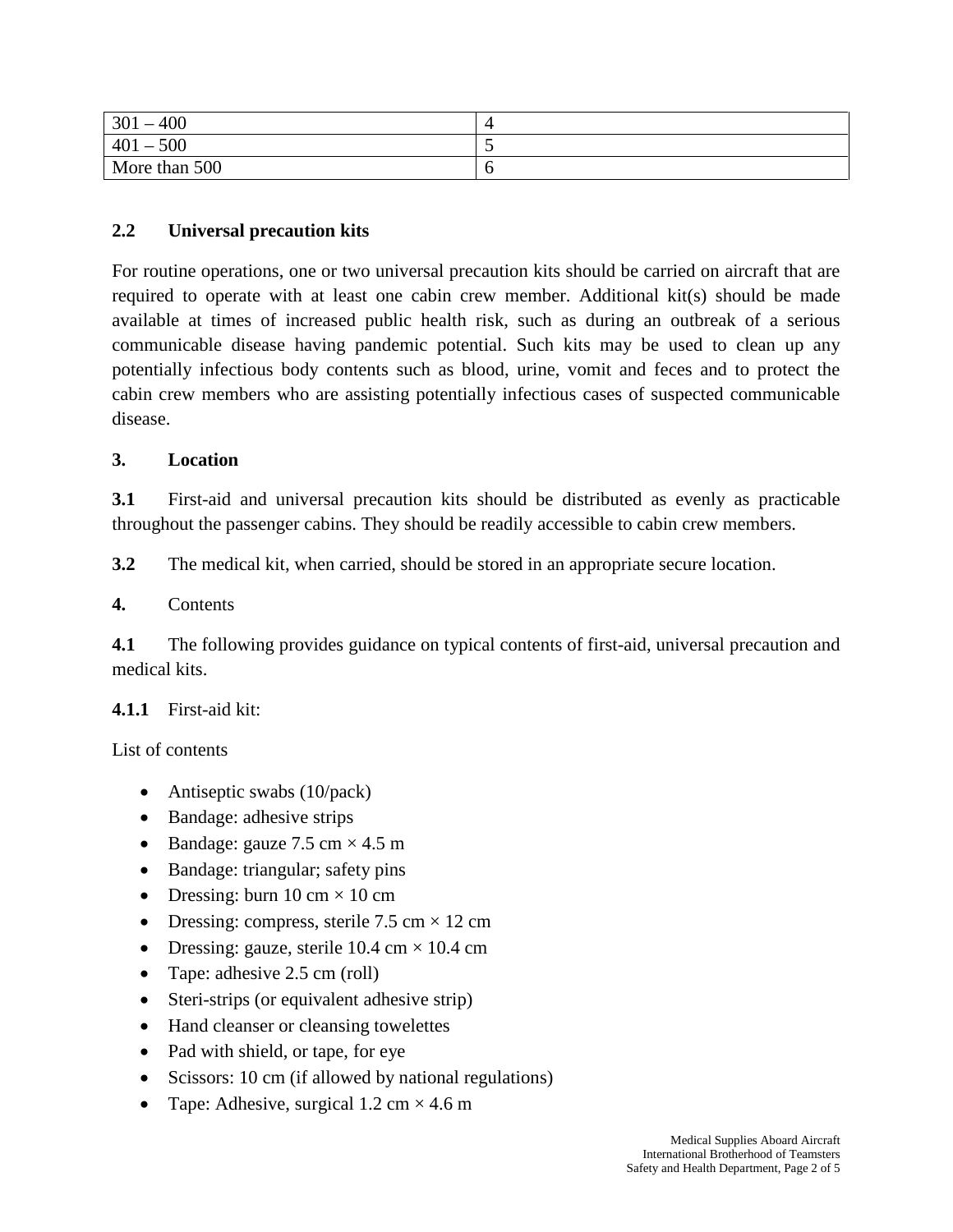- Tweezers: splinter
- Disposable gloves (multiple pairs)
- Thermometers (non-mercury)
- Mouth-to-mouth resuscitation mask with one-way valve
- First-aid manual, current edition
- Incident record form-4-

The following suggested medications can be included in the first-aid kits where permitted by national regulations:

- Mild to moderate analgesic
- Antiemetic
- Nasal decongestant
- Antacid
- Antihistamine

# **4.1.2** Universal precaution kit:

- Dry powder that can convert small liquid spill into a sterile granulated gel
- Germicidal disinfectant for surface cleaning
- Skin wipes
- Face/eye mask (separate or combined)
- Gloves (disposable)
- Protective apron

# **4.1.3** Medical kit:

- Equipment
- List of contents
- Stethoscope
- Sphygmomanometer (electronic preferred)
- Airways, oropharyngeal (three sizes)
- Syringes (appropriate range of sizes )
- Needles (appropriate range of sizes)
- Intravenous catheters (appropriate range of sizes)
- Antiseptic wipes
- Gloves (disposable)
- Needle disposal box
- Urinary catheter
- System for delivering intravenous fluids
- Venous tourniquet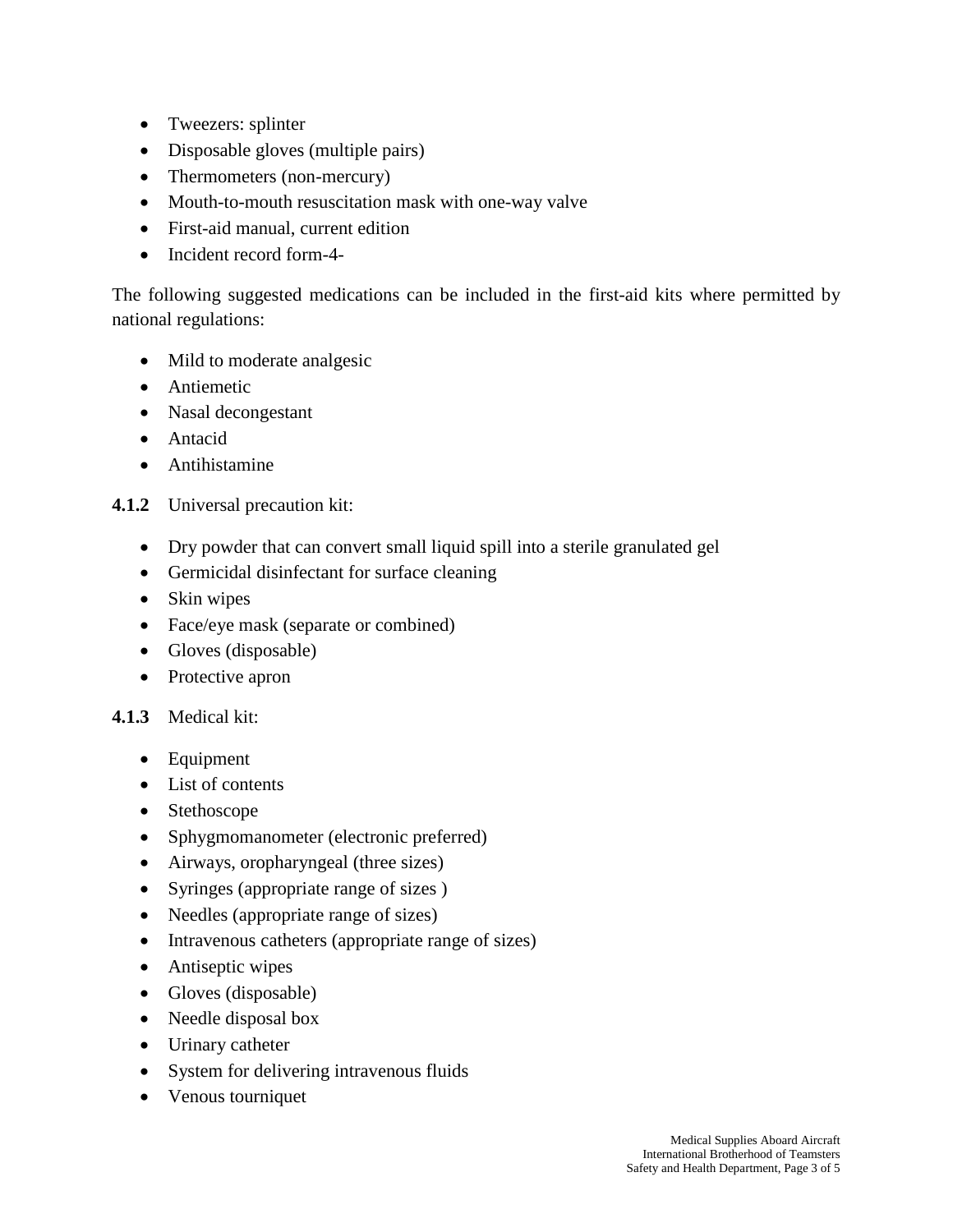- Sponge gauze
- Tape adhesive
- Surgical mask
- Emergency tracheal catheter (or large gauge intravenous cannula)
- Umbilical cord clamp
- Thermometers (non-mercury)
- Basic life support cards
- Bag-valve mask
- Flashlight and batteries

# Medication

- Epinephrine 1:1 000
- Antihistamine injectable
- Dextrose 50% (or equivalent) injectable: 50 ml
- Nitroglycerin tablets, or spray
- Major analgesic
- Sedative anticonvulsant injectable
- Antiemetic injectable
- Bronchial dilator inhaler
- Atropine injectable
- Adrenocortical steroid injectable
- Diuretic injectable
- Medication for postpartum bleeding
- Sodium chloride 0.9% (minimum 250 ml)
- Acetyl salicylic acid (aspirin) for oral use
- Oral beta blocker -5-

If a cardiac monitor is available (with or without an AED) add to the above list:

• Epinephrine 1:10 000 (can be a dilution of epinephrine 1:1 000)

Note: The United States Federal Aviation Administration (FAA) regulation regarding required medical supplies aboard aircraft can be found in 14 CFR Part 121 Annex A. While FAA regulations do not require infection control kits (universal precaution kits), the 2013 Memorandum of Understanding between FAA and OSHA requires airlines to comply with OSHA's Bloodborne Pathogen (BBP) standard. The BBP standard is found in 29 CFR 1910.1030 and prescribes specific PPE and housekeeping agents that must be provided to employees who are exposed to blood or other potentially infectious material (OPIM) as a part of routine duties or clean-up operations.